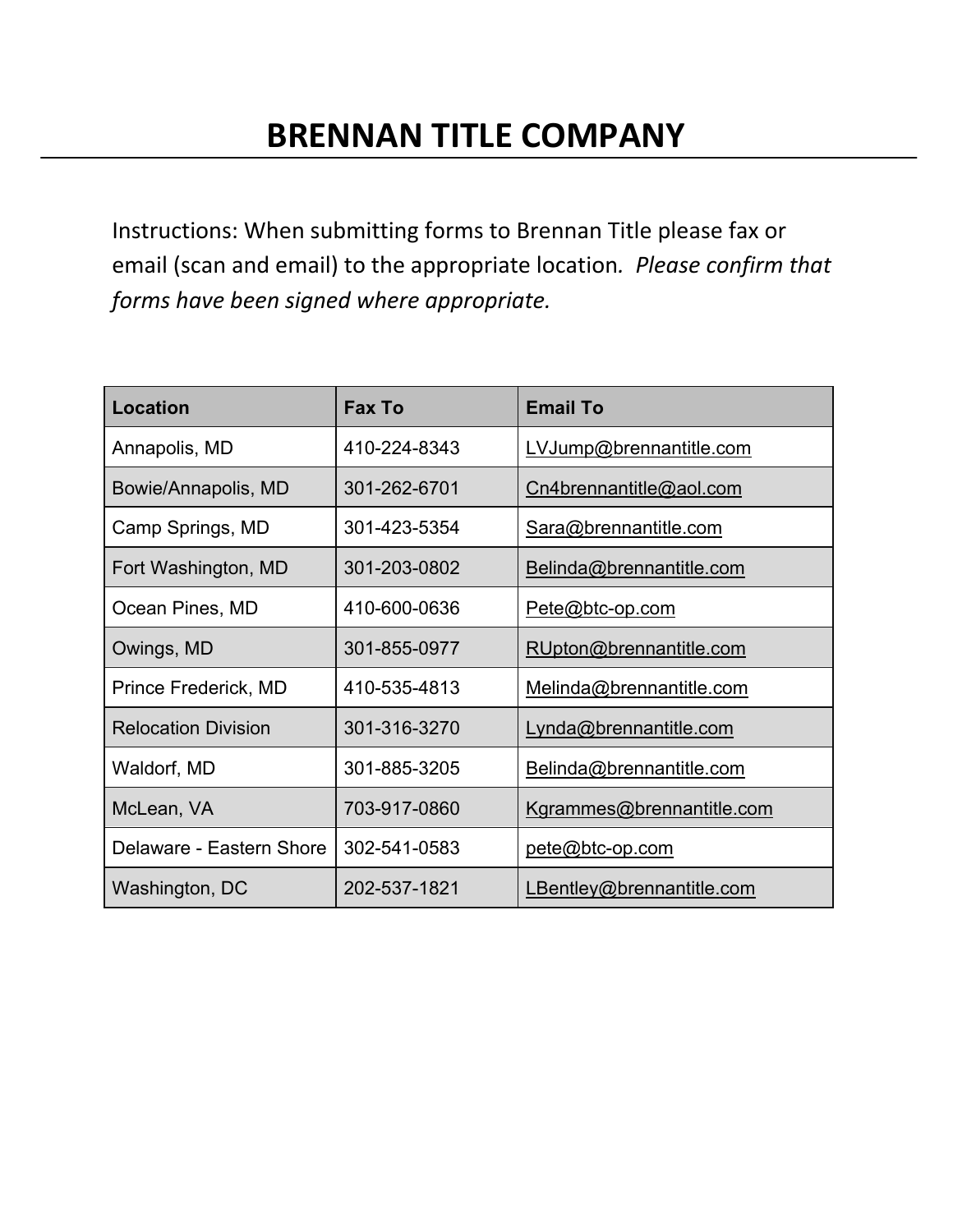# BRENNAN TITLE COMPANY

Re: **\_\_\_\_\_\_\_\_\_\_\_\_\_\_\_\_\_\_\_\_\_\_\_\_\_\_\_\_\_\_\_\_\_\_\_\_\_\_\_\_\_\_\_\_\_\_\_** BTC Case #:

# **PURCHASER INFORMATION FORM**

## **PURCHASER # 1**

| Purchaser's Name: |             |  |
|-------------------|-------------|--|
|                   |             |  |
| Home Phone:       | Work Phone: |  |
| Cell Phone:       | Fax #:      |  |
| E-Mail:           | SSN:        |  |

# **PURCHASER # 2**

| Purchaser's Name: |             |  |
|-------------------|-------------|--|
| Address:          |             |  |
| Home Phone:       | Work Phone: |  |
| Cell Phone:       | Fax $#$ :   |  |
| E-Mail:           | SSN:        |  |

### **TENANCY SELECTION (PLEASE CHECK CHOICE):**

| I/We desire to take title as: | Sole Owner           | Tenants by the Entirety |
|-------------------------------|----------------------|-------------------------|
|                               | <b>Joint Tenants</b> | Tenants in Common       |

## **SURVEY:**

Many lenders do not require a survey, but some purchasers request a survey for their own information. The cost is typcially \$220-\$300.

WOULD YOU LIKE US TO ORDER A SURVEY? \_\_\_\_\_\_\_\_\_\_ YES \_\_\_\_\_\_\_\_\_\_\_\_\_\_NO

#### **MORTGAGE BROKER INFORMATION:**

| Loan Originator's Name: Name: |  |
|-------------------------------|--|
|                               |  |
|                               |  |
|                               |  |
| Telephone Number:             |  |

Fax Number: \_\_\_\_\_\_\_\_\_\_\_\_\_\_\_\_\_\_\_\_\_\_\_\_\_\_\_\_\_\_\_\_\_\_\_\_\_\_\_\_\_\_\_\_\_

#### **LENDER INFORMATION:**

| Lender's Name: |  |
|----------------|--|
| Loan Officer:  |  |